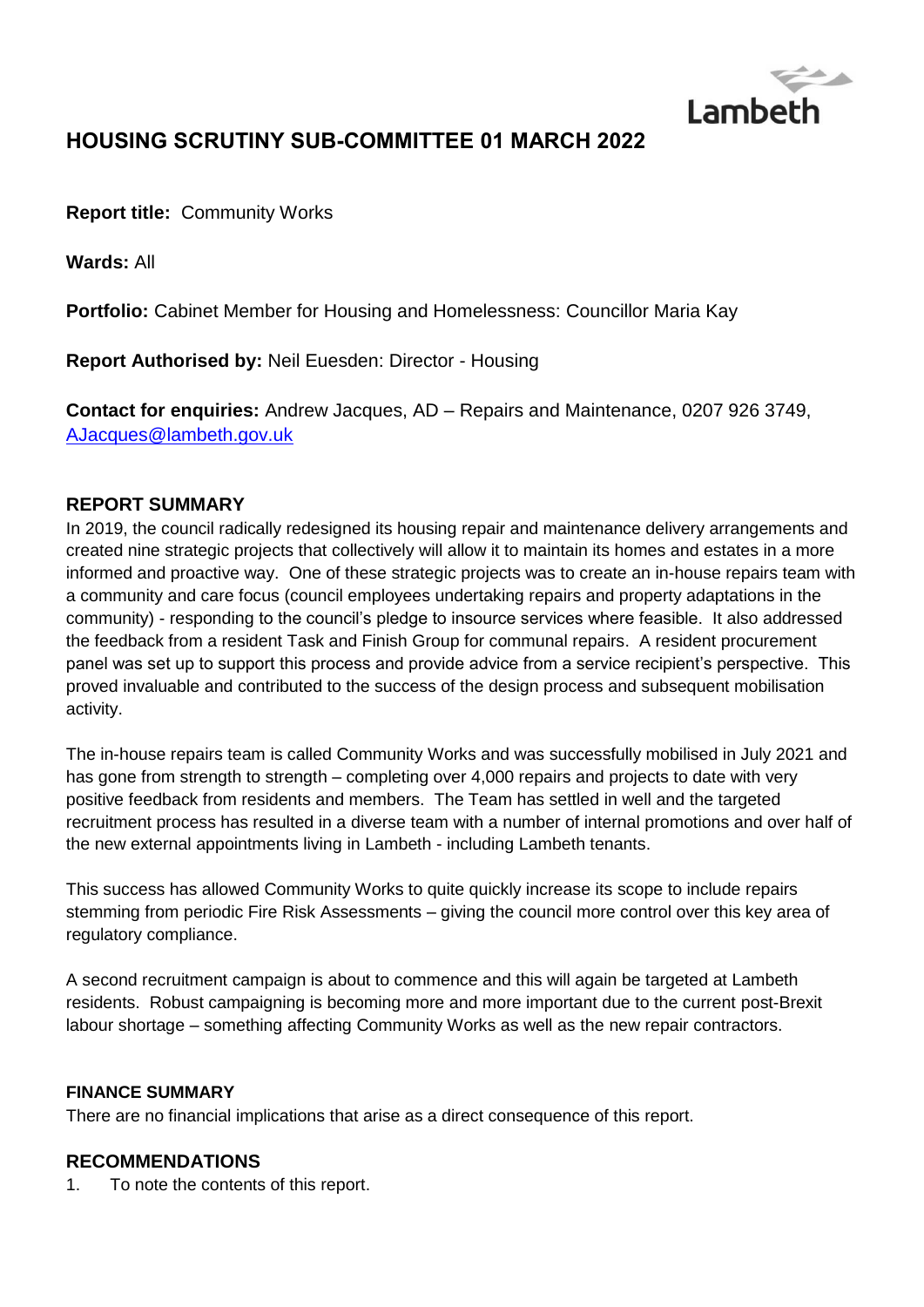# **1. CONTEXT**

# **Service Redesign**

- 1.1 Housing Services delivered most of its repair, maintenance and major work services via long term contracts procured over 10 years ago – and in many respects no longer aligned with current council priorities and technological advancements. With growing discontent amongst stakeholders, reprocuring the status quo was not an option. This prompted a radical review and redesign of housing delivery arrangements in 2019 and the creation of 9 strategic projects (75% complete and summarised in the table below) that will collectively transform the service and achieve the following strategic outcomes:
	- a) Quality and socially driven repair and estate maintenance contracts with inclusive pricing structures;
	- b) No contractor monopolies, less subcontracting, broader mix of contractors, reserve contractors;
	- c) Create in-house services where feasible;
	- d) Prioritisation of communal repairs and disabled adaptations;
	- e) Significant investment in social value and environmental improvements;
	- f) Holistic approach to asset management;
	- g) Create a Resident Procurement Panel to help design and evaluate repair delivery arrangements;
	- h) Better use of technology and reliable council-owned data;
	- i) Long term investment planning;
	- j) Supply chain diversity and more opportunities for local SMEs;
	- k) Stronger clienting and better governance; and,
	- l) Protect leaseholders' rights to nominate contractors.

| <b>In-house Repairs Team</b><br>("Community Works")<br><b>Communal repairs</b><br><b>Disabled adaptations</b>                                                                                                                       | <b>New</b><br><b>Repair and Maintenance</b><br><b>Contracts (x10)</b><br>Responsive repairs & voids<br><b>Gas and electrical servicing</b><br><b>Lift maintenance</b>                                                  | <b>Call Centre Solution</b><br><b>Digital assistant</b><br>$\bullet$<br><b>Expert call handlers</b><br>$\bullet$                                                                                                                                                                      |
|-------------------------------------------------------------------------------------------------------------------------------------------------------------------------------------------------------------------------------------|------------------------------------------------------------------------------------------------------------------------------------------------------------------------------------------------------------------------|---------------------------------------------------------------------------------------------------------------------------------------------------------------------------------------------------------------------------------------------------------------------------------------|
| <b>In-house</b><br><b>Grounds Maintenance</b><br><b>Team</b><br><b>Lambeth Landscapes</b>                                                                                                                                           | <b>Unify</b><br><b>Estate Cleaning</b><br>and Street Cleansing<br><b>Cleaning external areas</b>                                                                                                                       | <b>New</b><br><b>Block Cleaning</b><br>and Concierge Contract<br><b>Cleaning internal areas</b><br>$\bullet$<br><b>Concierge service</b><br>$\bullet$                                                                                                                                 |
| <b>Strategic Asset Partner</b><br>Asset management strategy<br><b>Stock condition surveys</b><br>$\bullet$<br>Long-term investment<br>planning<br>Procurement<br>Compliance; disrepair<br>reduction<br>Social & environmental value | <b>Asset Delivery Partners (x2)</b><br><b>Technical support on major</b><br>$\bullet$<br>work projects<br><b>Train and empower council</b><br>$\bullet$<br>delivery teams<br>Self-delivery within 3 years<br>$\bullet$ | <b>Dynamic Purchasing System</b><br><b>Efficient project-specific</b><br>$\bullet$<br>procurement<br>Diversify the supply chain<br>$\bullet$<br><b>Tiered approach</b><br>$\bullet$<br>Accessible ring-fenced<br>$\bullet$<br>opportunities<br><b>Best fit contracts</b><br>$\bullet$ |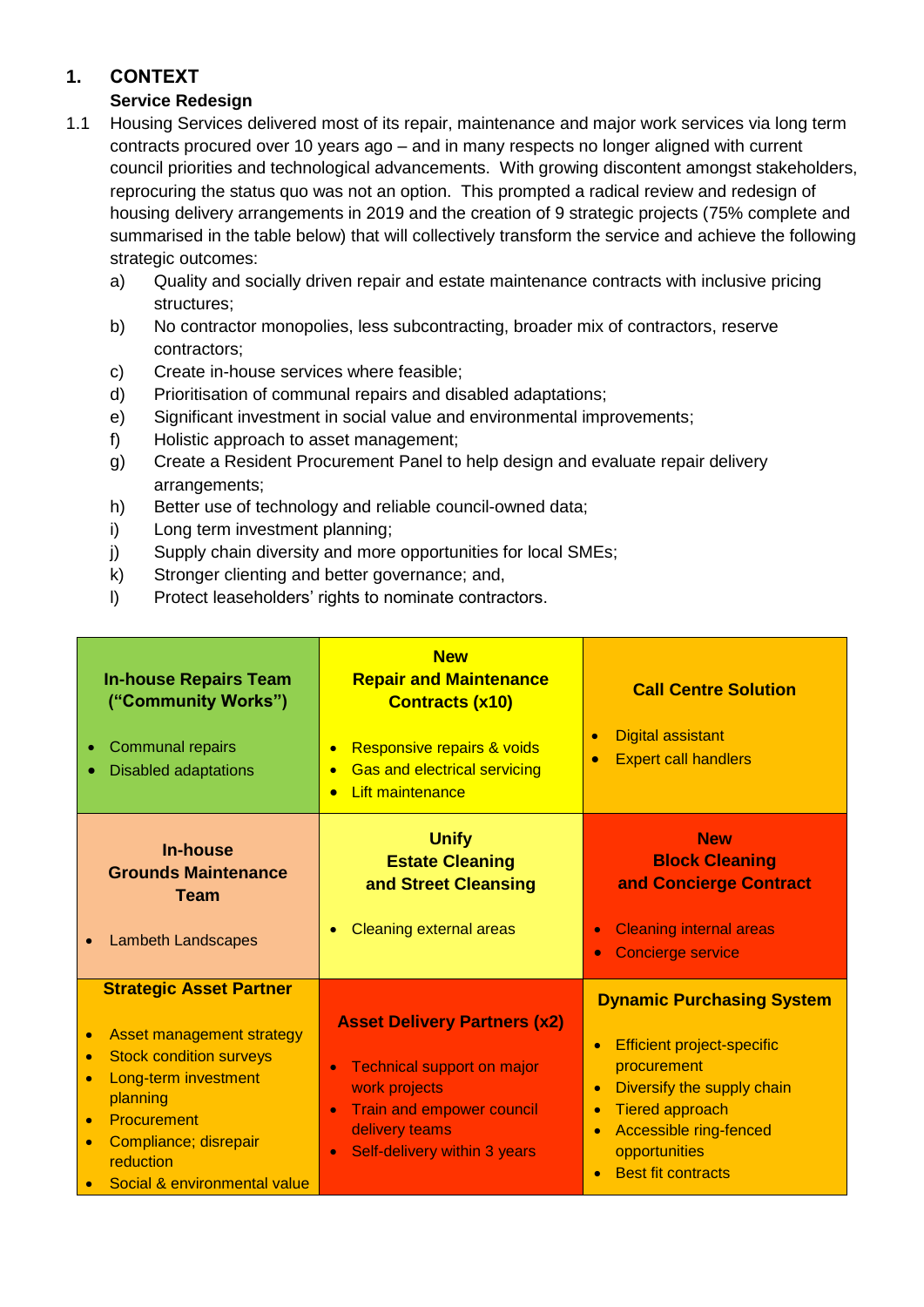1.2 One of these strategic projects was to create an in-house repairs team with a community and care focus (council employees undertaking repairs and property adaptations in the community) delivering on this administration's clear commitment in its manifesto to bring services back in house 'where we can improve services for residents and deliver better value for money'. Following a naming completion with officers, residents and members, the in-house team was named Community Works – which was considered to best reflect its community focus.

### **Mobilisation and Service Scope**

- 1.3 Community Works was mobilised in July 2021 and whilst the COVID pandemic presented a number of challenges, the biggest challenge of all has been the post-Brexit labour shortage.
- 1.4 Community Works' scope has recently been increased to include repairs stemming from periodic Fire Risk Assessments – giving the council more control over this key area of regulatory compliance. It has also completed a number of voids to support the south area repairs contractor.

### **Integration with Council Systems**

1.5 All work issued to Community Works is done via the council's Northgate Housing Management System and its Resource Scheduling System. This gives complete visibility over repair orders appointments and each operative's diary. This single source of work order and appointment information for in-house teams and contractors ensures the service is joined up and allows for transparent performance reporting and auditing.

# **2. PROPOSAL AND REASONS**

### **Community Works**

2.1 Mobilisation was a success and Community Work went live in July 2021 to coincide with the new repairs contracts. This was essential as most communal repairs are no longer within the scope of the external responsive repairs contracts. It also benefited from a managed material solution with Travis Perkins – avoiding the need to purchase or lease a depot.

### **Performance Indicators**

- 2.2 The council has developed a complete new suite of Power BI performance reports that cover the key performance indicators for Community Works. These new reports allow performance to be reviewed at borough level, neighbourhood level and operative level – allowing for informed and targeted improvement activity where necessary.
- 2.3 The following table and graph show the latest performance results for Community Works:

### **Table 1: January Community Works Performance**

| Communal repairs completed on time            | 96.14%     |
|-----------------------------------------------|------------|
| Property adaptations completed on time        | 94%        |
| Average time to complete a communal repair    | 14.49 days |
| Repairs passing the council's post inspection | 97%        |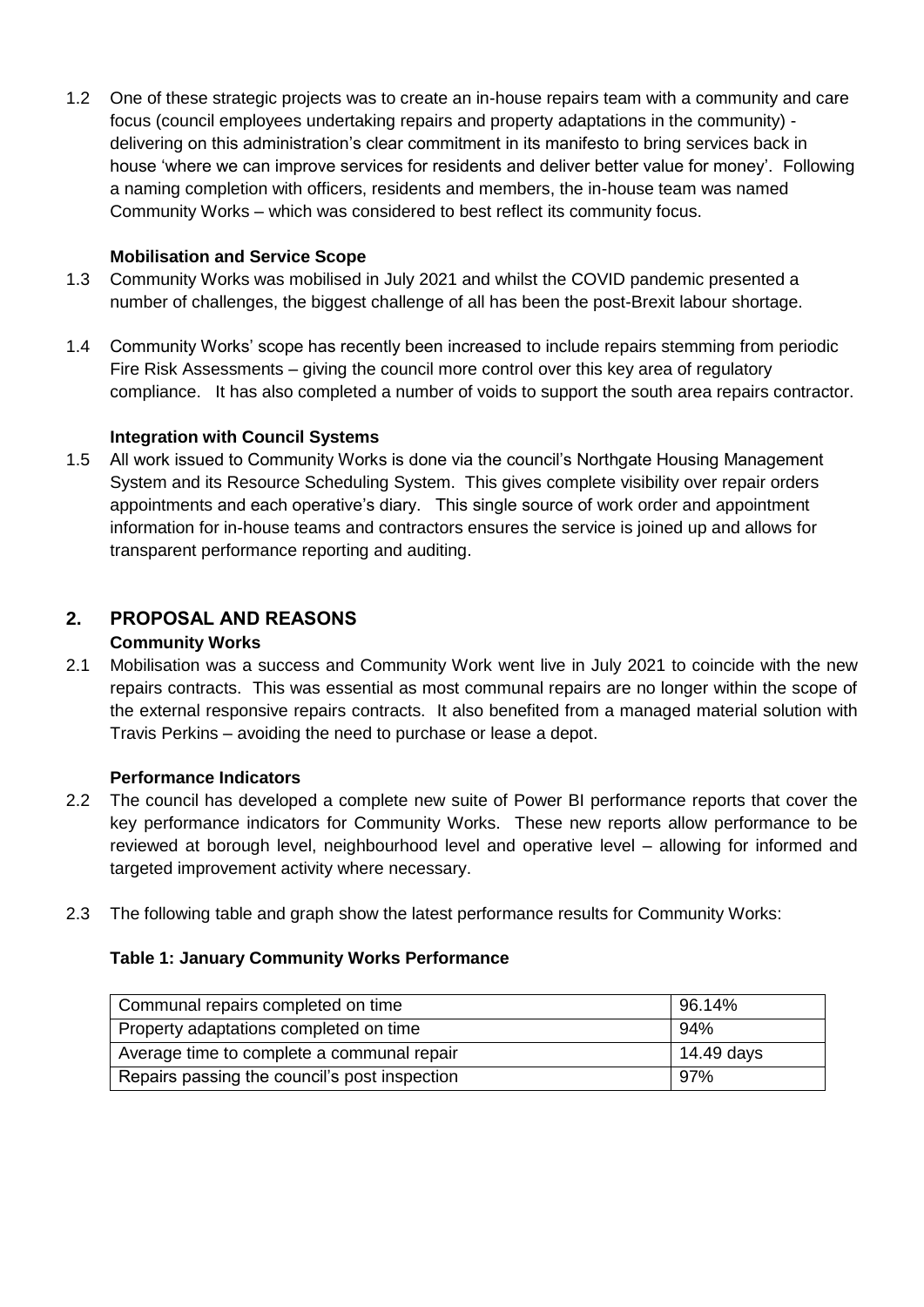

### **Commercial Management**

- 2.4 Community works has a dedicated Commercial Manager to manage contracts with material suppliers, subcontractors and generally ensure the cost of the team doesn't exceed the value of its output. This includes:
	- a) Monthly commercial Meetings with finance teams;
	- b) Budget monitoring and year-end forecasting;
	- c) Forensic analysis of all applications for payment;
	- d) Undertaking subcontractor reviews;
	- e) Undertaking and commissioning annual reviews;
	- f) Reviewing and calculating annual indexation provisions;
	- g) Monitoring commercial trends;
	- h) Supporting operational teams;
	- i) Managing new procurements; and,
	- j) Commissioning and supporting independent audits continuous and ad-hoc.

### **Service Management**

- 2.5 Community Works has two dedicated Area Managers to manage operatives' performance and onsite activities. There is also a dedicated Health and Safety Manager to give assurance on procedural and operation activities. This includes:
	- a) Post inspections / quality audits of completed repairs;
	- b) Weekly toolbox briefing with all operatives; and,
	- c) Awaken system tracking all safety requirements and training.

### **Health and Safety**

- 2.6 All new operatives receive full Health & Safety training, customer service training and two days working with a mentor to embed Lambeth's culture. 44 Health & Safety Toolbox training sessions have been carried out to date - 8 of which were delivered by external providers and operatives received certificates of competence after completing the required health and safety test.
- 2.7 New reporting arrangements for accidents and injuries have also been introduced to make reporting easier. New guidance on training and competence of working supervisors has been put in place to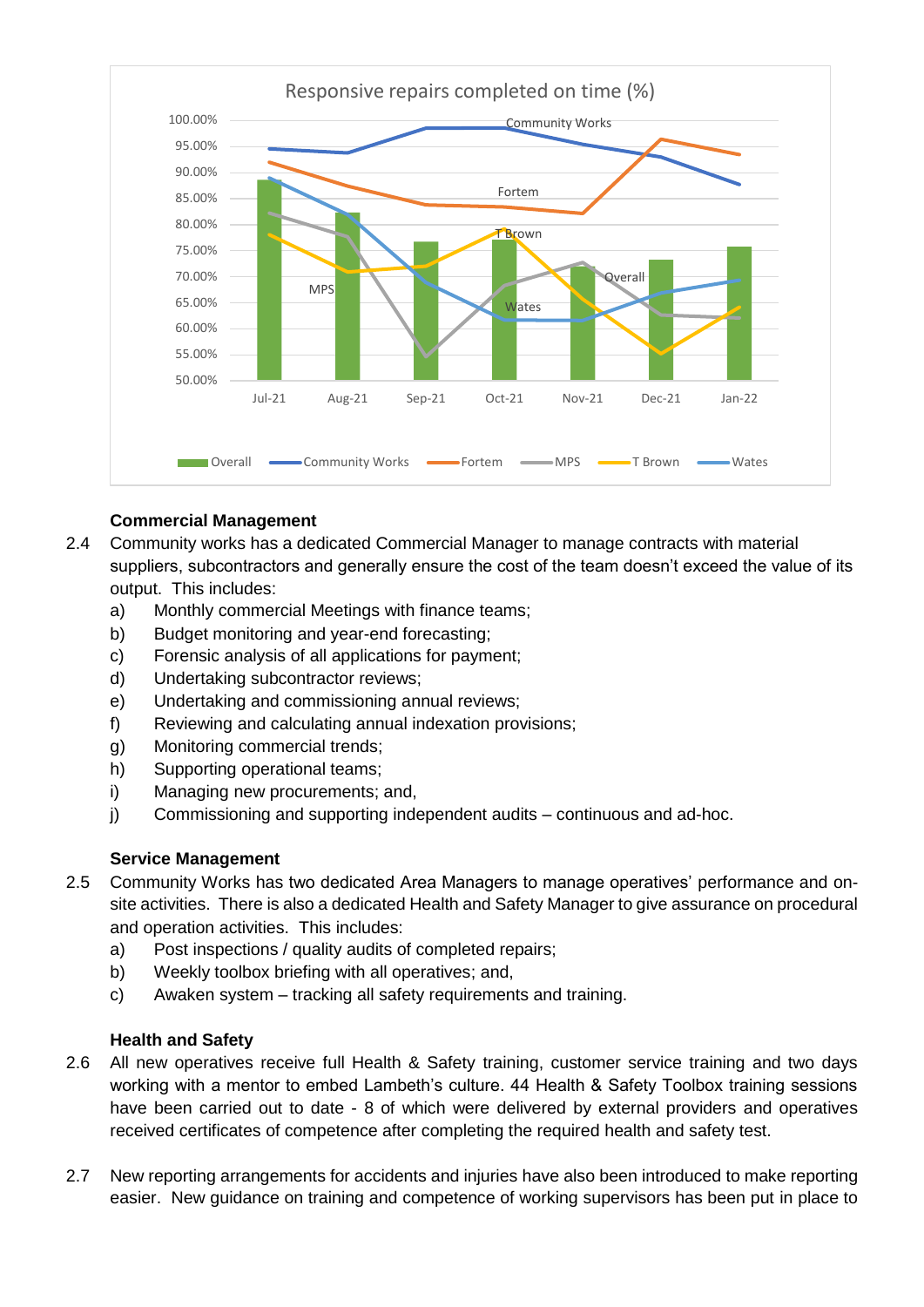ensure there is a common minimum standard of professional competence in managing operatives across the team.

### **Service Governance**

- 2.8 Whilst the Community Works management team has been carefully recruited and possess a lot of experience, it was deemed good practice to have an independent Governance Board (independent of the day-to-day operations) that meets quarterly to monitor and scrutinise the governance, performance and financial management of Community Works and provide strategic direction as necessary. The Board has had its first meeting to cover terms of reference, familiarise itself with the setup, performance measures, Board structure, legal, finance, audit and Health and Safety requirements.
- 2.9 The Board is made up of two Cabinet Members, Legal Services, finance, Audit and Counter Fraud, Health and Safety, the Housing Director, an Assistant Housing Director and an external representative/advisor as follows:
	- a) Cllr Maria Kay, Cabinet Member for Housing and Homelessness;
	- b) Cllr Sonia Winifred, Cabinet Member for Equalities and Culture;
	- c) Neil Euesden, Director Housing Services;
	- d) Andrew Jacques, Assistant Director Repairs and Maintenance;
	- e) Andrew Ramsden, Assistant Director Finance;
	- f) Gregory Carson, Principal Lawyer Housing, Property and Planning;
	- g) Michael O'Reilly, Counter Fraud Manager;
	- h) Claire Saunders, Head of Corporate Health and Safety; and,
	- i) External Adviser, TBC.
- 2.10 Community Works is also continuously audited by the internal audit team (PWC) that will review the necessary key controls. The fieldwork for the first audit has been completed. Additionally, there will be an independent annual audit (again by PWC) of financial transactions and reviewing operating costs and work value.

### **Quality Assurance**

- 2.11 All works are recorded on the Northgate Housing Management System and issued via the same Dynamic Resource Scheduler used across all contracts. This guarantees the fastest available appointment slot and sends this directly to the operatives PDA. The operatives take a pre and post completion photos whilst on site. Information is reported in real time through the interface, so team members are always aware of each jobs' status, including appointment date and completion information. Schedulers use a skills matrix which identifies an operative's skillset, so the right person is sent to the correct job.
- 2.12 Additionally, surveyors under physical post inspections of completed jobs.

### **Lessons Learnt**

2.13 Whilst Community Works mobilised well, there have been a number of lessons the council has learnt from this process. The key lessons are as follows:

### **a) Backlog repairs**

During the latter stages of the tender process and upon not being shortlisted for the final stage, the previous contractor allowed a large backlog of repairs to accumulate – including communal repairs. On future wholesale re-procurement projects, the council will implement a resilience contract whereby an alternative contractor can support the outgoing contractor in undertaking outstanding work to limit the build-up of work at contract handover.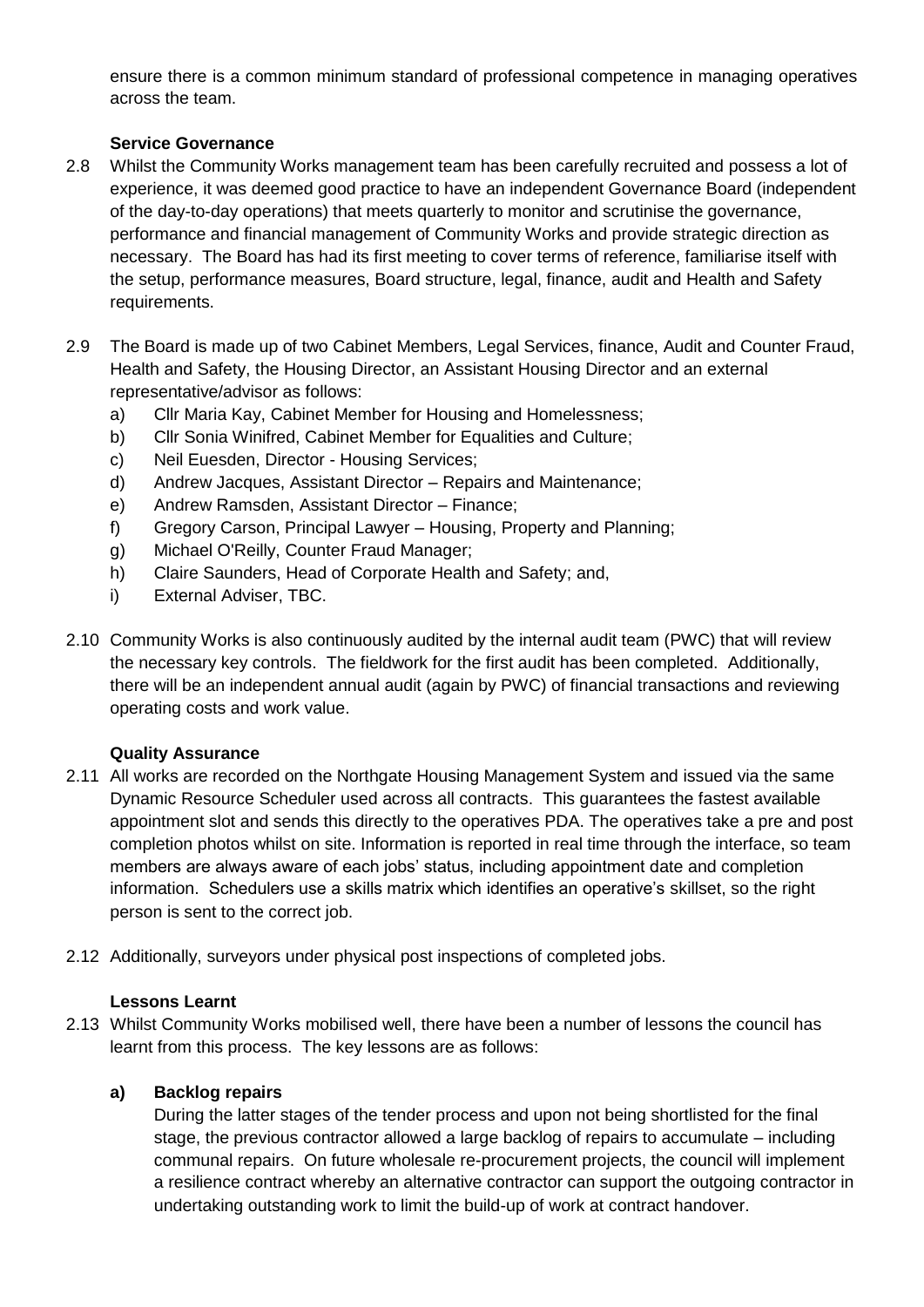### **b) Advanced recruitment campaign / post-Brexit labour shortage**

Most procurement and insourcing projects require some degree of early recruitment activity. On future procurement and insourcing projects, the council should develop a recruitment campaign and form links with employment partners to prompt interest and inform support needs well ahead of mobilisation (6 months ideally). This is even more important during the current post-Brexit labour shortage.

# **3. FINANCE**

3.1 There are no financial implications that arise as a direct consequence of this report.

# **4. LEGAL AND DEMOCRACY**

- 4.1 There were no specific legal implications arising out of this report.
- 4.2 Section 149 of the Equality Act 2010 sets out the new public sector equality duty replacing the previous duties in relation to race, sex and disability and extending the duty to all the protected characteristics i.e. race, sex, disability, age, sexual orientation, religion or belief, pregnancy or maternity, marriage or civil partnership and gender reassignment.
- 4.3 The public sector equality duty requires public authorities to have due regard to the need to:
	- a) Eliminate unlawful discrimination, harassment and victimisation;
	- b) Advance equality of opportunity; and,
	- c) Foster good relations between those who share a protected characteristic and those who do not.
- 4.4 Part of the duty to have "due regard" where there is disproportionate impact will be to take steps to mitigate the impact and the Council must demonstrate that this has been done, and/or justify the decision, on the basis that it is a proportionate means of achieving a legitimate aim. Accordingly, there is an expectation that a decision maker will explore other means which have less of a disproportionate impact.
- 4.5 The Equality Duty must be complied with before and at the time that a particular policy is under consideration or decision is taken – that is, in the development of policy options, and in making a final decision. A public body cannot satisfy the Equality Duty by justifying a decision after it has been taken.
- 4.6 There were no further comments from Democratic Services.

# **5. CONSULTATION AND CO-PRODUCTION**

5.1 The procurement and insourcing process was been developed, from the outset, with residents, members and officers to ensure the new delivery arrangements have a high degree of coproduction. This includes responding directly to the recommendations of a repairs Task and Finish Group and priorities that came out of workshops with the Council's Resident Procurement Panel (a resident-based advisory and consultative panel set up to assist the Council design, procure and manage the suite of new housing repair and maintenance contracts and direct delivery arrangements).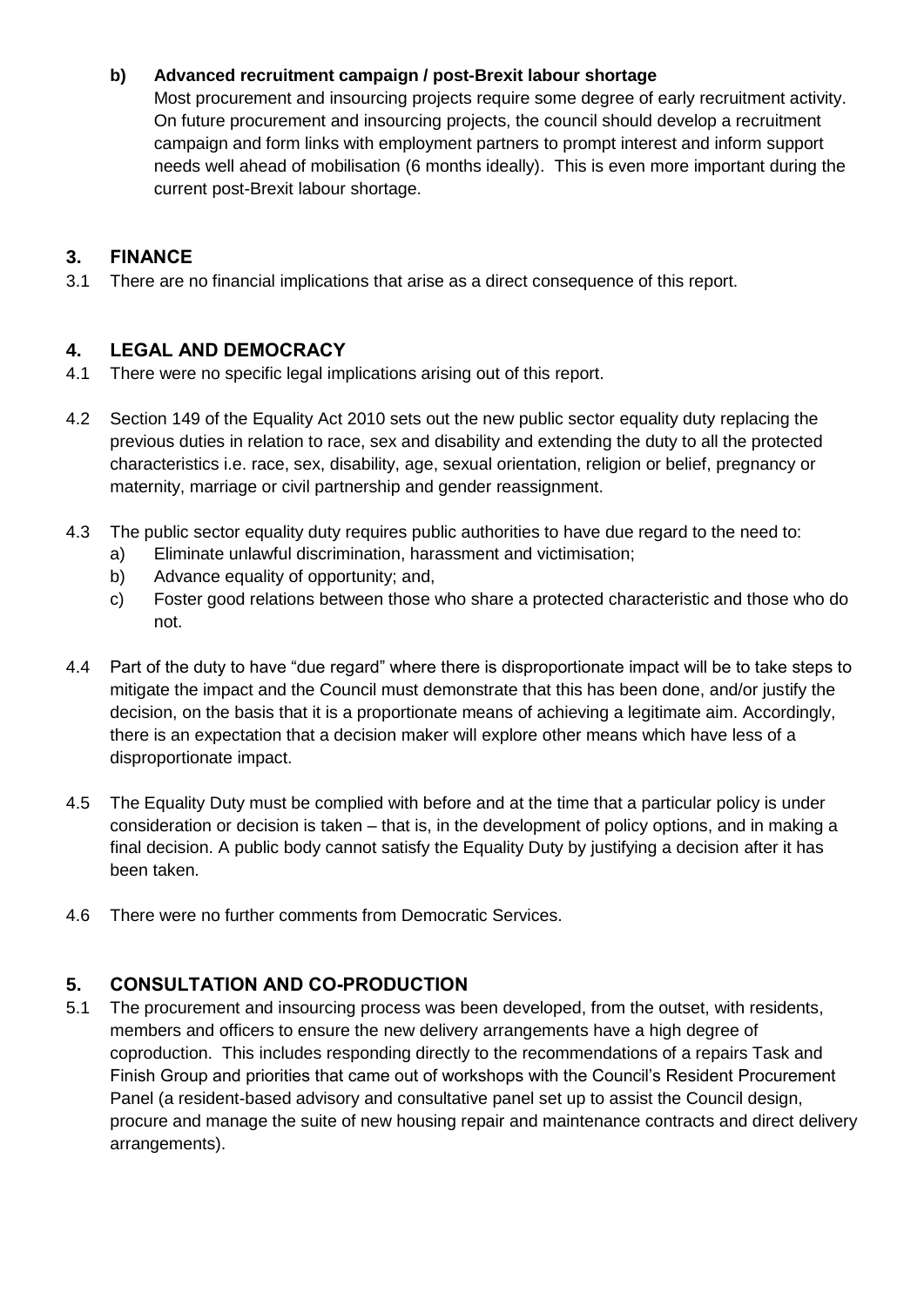- 5.2 The involvement of the RPP will continue and members will play a key role in the future monitoring and review of the service. It also supported the council in its review and updating of Lambeth's Repairs Manual.
- 5.3 The key areas in which Community Works will positively contribute to the equality of borough citizens include:
	- a) Employment opportunities targeted at local residents with particular focus on those furthest from the job market;
	- b) Support for those unfamiliar the job application and interview process;
	- c) Trade and professional apprenticeship programmes again targeted at local people including care leavers;
	- d) Working closely with the local colleges and university to provide training;
	- e) Career progression opportunities (with support and training) within both Community Works and Council;
	- f) Council terms and conditions including pension;
	- g) Reducing the inequality of poor air quality and its effect on the most vulnerable residents (young and elderly); and,
	- h) Providing property adaptations to support disabled, vulnerable and older adults in maintaining their independence and remaining in their homes.

# **6. RISK MANAGEMENT**

6.1 The main risks that have an impact on the successful delivery of communal repairs are set out below:

| <b>Item</b> | <b>Risk</b>                               | Likeli-<br>hood | <b>Impact</b>  | <b>Score</b>    | <b>Control Measures</b>                                                                                                                                            |
|-------------|-------------------------------------------|-----------------|----------------|-----------------|--------------------------------------------------------------------------------------------------------------------------------------------------------------------|
| 1.          | Latent COVID-19<br>demand                 | 2               | $\overline{2}$ | 4               | This demand is far less for communal<br>works.                                                                                                                     |
| 2.          | Resource levels                           | 3               | $\overline{4}$ | 12 <sub>2</sub> | Second recruitment campaign being<br>developed for 2022.                                                                                                           |
| 3.          | <b>Backlog Mears</b><br>repairs           | 4               | 2              | 8               | Works have been packaged together to<br>make their completion more efficient.                                                                                      |
| 4.          | Contract and<br>performance<br>management | $\mathcal{P}$   | 2              | 4               | Contract and performance management<br>framework equally applies to Community<br>Works. Governance Board in place to<br>provide oversight and strategic direction. |
| 5.          | Affordability                             | 2               | 8              | 16              | Community Works use pricing schedules<br>produced by the National Housing<br>Federation to give better budget certainty<br>and more accurate forecasting           |

# **Table 2 – Risk Register**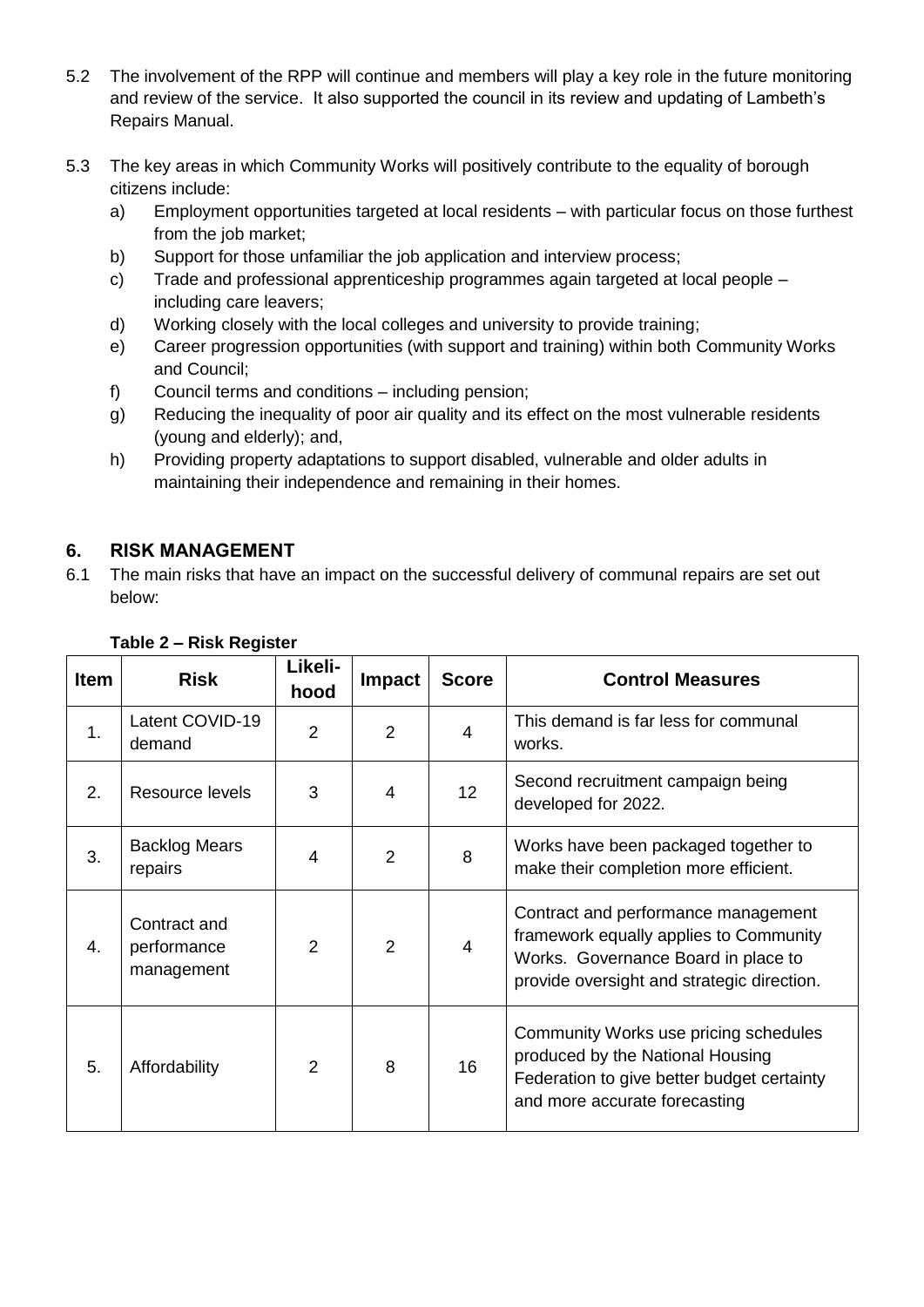| 5.             | Financial viability                                                                                                                           | 2              | 4              | 8 | The council's Commercial Services Team<br>and the Finance Team periodically review<br>Community Works expenditure. Community<br>Works use pricing schedules produced by<br>the National Housing Federation so its cost<br>can be benchmarked against the wider<br>sector. |
|----------------|-----------------------------------------------------------------------------------------------------------------------------------------------|----------------|----------------|---|---------------------------------------------------------------------------------------------------------------------------------------------------------------------------------------------------------------------------------------------------------------------------|
| 6.             | <b>Systems</b><br>interface(s) - ICT<br>solutions not in<br>place to enable<br>real time data<br>interfacing and<br>performance<br>reporting. | $\overline{2}$ | $\overline{4}$ | 8 | All data is securely held on the council's<br>Northgate Housing Management System -<br>complete with back-up servers.<br>Performance reporting uses council data<br>taken from Northgate (one version of the<br>truth) and presents data using Microsoft<br>Power BI.     |
| 7 <sub>1</sub> | Communications                                                                                                                                | $\mathcal{P}$  | 2              | 4 | Regular briefing notes are being developed<br>to better inform stakeholders of service<br>developments.                                                                                                                                                                   |

### **Key**

|        | <b>Likelihood</b>   Very Likely = 4   Likely = 3 | Unlikely = 2                              | Very Unlikely = 1 |
|--------|--------------------------------------------------|-------------------------------------------|-------------------|
| Impact | Major = $8$                                      | Serious = 4   Significant = 2   Minor = 1 |                   |

# **7. EQUALITIES IMPACT ASSESSMENT**

7.1 The equality impact assessment (EIA) that covers the whole transformation of repairs and major works has been assessed and cleared by the Member-led Corporate EIA Panel. The EIA not only mitigates negative equality issues but demonstrates that the new delivery arrangements will make tangible improvements to social equality in the borough.

# **8. COMMUNITY SAFETY**

8.1 Community Works closely liaises with the Council's neighbourhood housing teams in developing and delivering their Estate Action Plans which, where required, include proposals to mitigate crime and disorder on estates (including anti-social behaviour) and associated work to improve safety within neighbourhoods.

### **9. ORGANISATIONAL IMPLICATIONS Environmental**

- 9.1 Community Works is committed supporting the council achieve its goals for the borough including its net zero carbon commitment through sustainable travel and helping to reduce the inequality of poor air quality and its effect on the most vulnerable residents (young and elderly).
- 9.2 Community Works use a range of hybrid vans and fully electric cars to reduce the carbon footprint across the borough.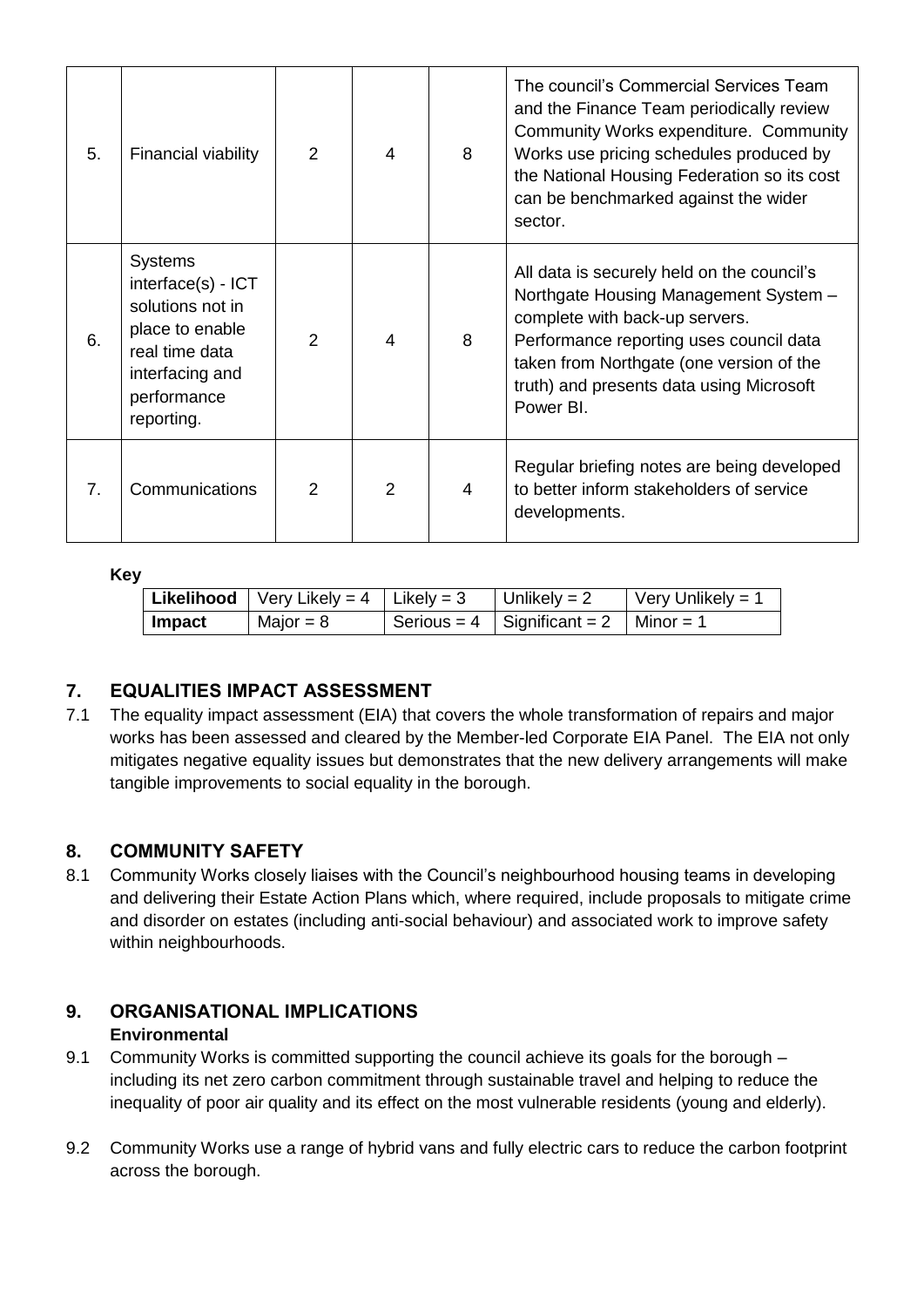- 9.3 A managed material contract with Travis Perkins has avoided the need for a depot (materials are delivered to operatives vans or dedicated drop off points).
- 9.4 Community Works uses a specialised waste removal provider ensure the maximum amount of waste generated is recycled locally.

### **Health and Wellbeing**

- 9.5 The Community Works Health & Safety manager incorporates 'health & wellbeing' into regular tool box talks ensuring it is an open discussion point between operatives and management to highlight concerns.
- 9.6 Providing property adaptations to support disabled, vulnerable and older adults in maintaining their independence and remaining in their homes.

### **Corporate Parenting**

9.7 Community Works are working closely with Children's Services arrange apprenticeship interviews for care leavers.

### **Staffing and accommodation**

9.8 The Community Works staffing structure is set out below and operates for the Kennington Lane Housing Office. All recruitment is targeted at Lambeth residents and over 50% of external appointments are with Lambeth residents.

### **Responsible Procurement**

*Education & Learning*

- 9.9 Community Works has engaged a Carpentry apprentice and is currently interviewing for more carpentry and groundwork apprentices to begin in April. It is also looking to engage a business admin apprentice.
- 9.10 Community Works has engaged with the '16+ care leavers service' and 'Women in Construction' to help source apprentices from priority groups.

#### *Jobs, Earnings & Business*

- 9.11 Community Works has spent over £700,000 with suppliers within the Lambeth post code.
- 9.12 Travis Perkins (Community Works' primary material supplier) has employed a dedicated supervisor who lives in Lambeth to work with Community Works.
- 9.13 Community Works advertises all roles through Opportunity Lambeth, Love Lambeth publication, estate notice boards and the Lambeth jobs board on the Lambeth website.

### *Community Participation*

- 9.14 Community Works collected £1000 which was used to buy Christmas food hampers and distributed across '100' residents who were a mixture of vulnerable tenants and those living in sheltered accommodation.
- 9.15 Community Works has attended a number of community days across our estates carrying out minor repairs as requested on the day.
- 9.16 Community Works staff took part in a community event in partnership with the oasis Foundation inviting local residents to come and enjoy a fun interactive day and provide an opportunity to speak about the service and any concerns they may have.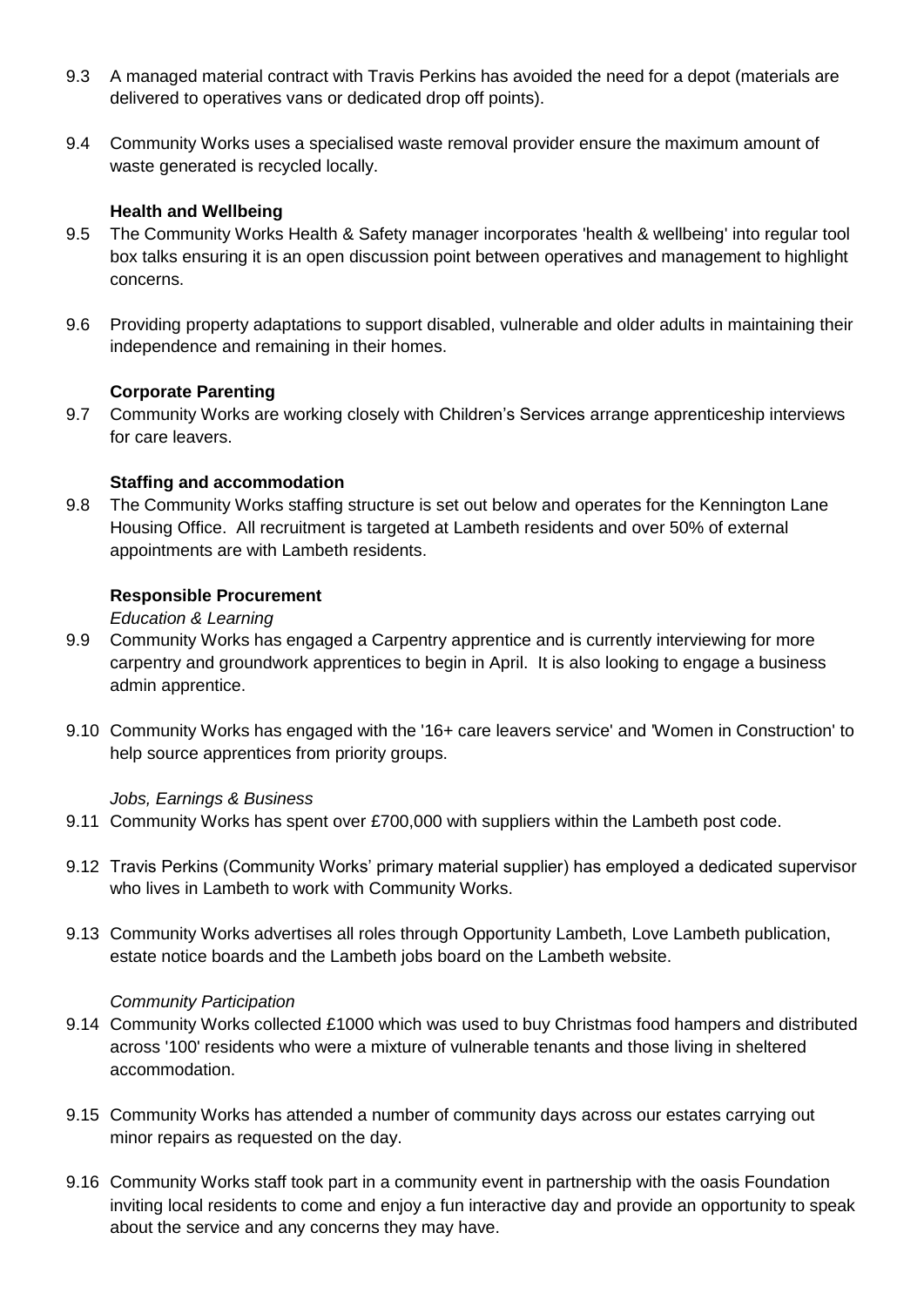